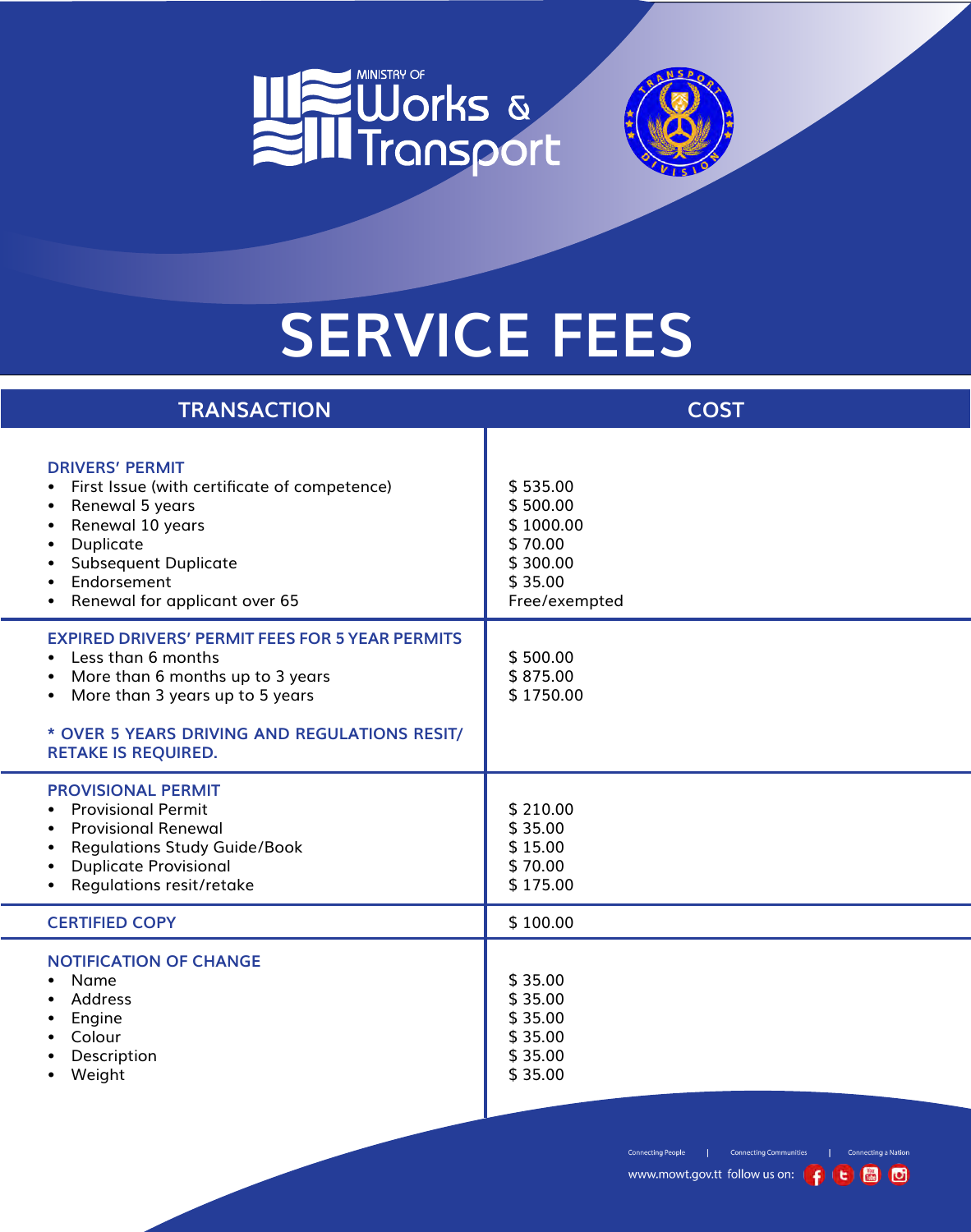



## **Service Fees**

| <b>TRANSACTION</b>                                                                                                                                                                                                                                                                         | <b>COST</b>                                                                                                                                                                                                                                            |
|--------------------------------------------------------------------------------------------------------------------------------------------------------------------------------------------------------------------------------------------------------------------------------------------|--------------------------------------------------------------------------------------------------------------------------------------------------------------------------------------------------------------------------------------------------------|
| <b>TRANSFER</b><br><b>MOTOR VEHICLES</b><br><b>CHANGE OF OWNERSHIP OF MOTOR VEHICLE</b><br>Less than 2 years<br>$\bullet$<br>Over 2 to 5 years<br>$\bullet$<br>Over 5 to 7 years<br>$\bullet$<br>Over 7 to 10 years<br>$\bullet$<br>Over 10 years<br>$\bullet$<br><b>Plus Transfer Tax</b> | \$6000.00<br>\$4500.00<br>\$3000.00<br>\$1350.00<br>\$150.00<br>\$10.00                                                                                                                                                                                |
| <b>MOTORCYCLES</b><br>Motorcycles up to 250cc<br>$\bullet$<br>Motorcycles above 250cc<br>$\bullet$<br><b>Plus Transfer Tax</b>                                                                                                                                                             | \$150.00<br>\$300.00<br>\$10.00                                                                                                                                                                                                                        |
| Transfer fine<br>$\bullet$                                                                                                                                                                                                                                                                 | \$200.00                                                                                                                                                                                                                                               |
| * TRANSFER TAX IS ADDED TO EACH TRANSFER                                                                                                                                                                                                                                                   |                                                                                                                                                                                                                                                        |
| <b>VEHICLE REGISTRATION</b><br>• Weigh Bridge<br>Registration<br>$\bullet$                                                                                                                                                                                                                 | \$20.00<br>\$100.00                                                                                                                                                                                                                                    |
| <b>MAXI-TAXI</b><br>Application to be Registered as Owner<br>$\bullet$<br><b>Application to Operate</b><br>$\bullet$<br><b>Duplicate Operator Permit</b><br>$\bullet$<br>Installation of Radio/Speaker<br><b>PBR Toll Charge</b><br><b>Change of Band</b>                                  | \$100.00<br>\$100.00<br>\$100.00<br>\$600.00<br>\$100.00                                                                                                                                                                                               |
| <b>INSPECTION</b><br>Inspection and Certificate<br>$\bullet$<br><b>Duplicate Inspection Sticker/Certificate</b><br>$\bullet$<br>Subsequent duplicate certificate<br><b>Travel fee</b>                                                                                                      | \$300.00<br>\$70.00<br>\$300.00<br>\$100.00<br>Connecting a Nation<br><b>Connecting People</b><br><b>Connecting Communities</b><br>www.mowt.gov.tt follow us on: $\left  \begin{array}{cc} \bullet & \bullet \\ \bullet & \bullet \end{array} \right $ |